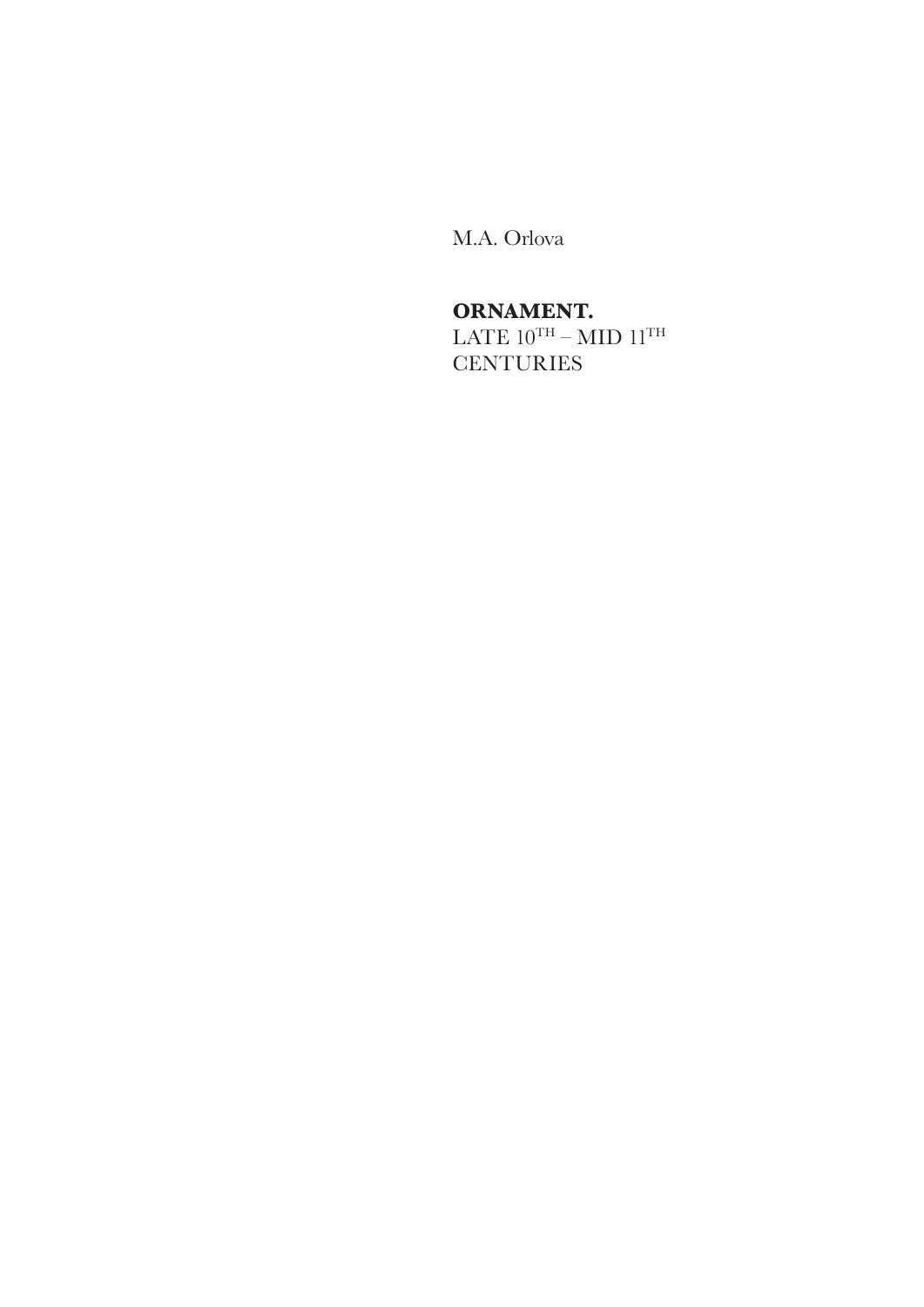1. Judging by the surviving fragments, the combination of two techniques, however, in a ratio unknown to us, also characterised the interior decor of the Tithe Church (see *Ganzenko, Korenyuk, Mednikova*, 1996, pp. 68-73). The use of frescoes and mosaic is confirmed by the fragments discovered during excavations in all Kievan churches built by Grand Prince Yaroslav the Wise –St. George, St. Irene, and the Annunciation – and a nameless church on the metropolitan's estate (see also: Sarabianov, 2006, p. 401).

Both M.K. Karger (*Karger*, 1952, p. 14) and later scholars (*Arkhipova*, 2005, pp. 62-72) referred to this part of the decoration not quite correctly as the "sanctuary frieze". Such a method of decoration, in all probability, was not unique – the lower part of the sanctuary apse of the Montreale cathedral (1180s) is adorned in a similar way. 3. Some of the ancient

marble slabs and strips with an original smalti pattern are extant to the left of the metropolitan's throne (see Arkhipova, 2000, pp. 60-1).

It is possible that it was there that the tradition started that spread already in the pre-Mongol era and widely developed in the Russian lands – the depiction of a hanging white cloth, a kind of allusion to the Old Testament tabernacle, in the stereobatic area of the cathedral sanctuary. This kind of association in this part of the decoration was possibly amplified by the correlation with images of the Calvary cross and the candlesticks, which were originally on the back of the metropolitan's throne in the central part of the synthronos (Arkhipova, 2005, p. 72).

5. For example, palmettes are depicted in the corners of a rectangular panel with a medallion on the south wall lesene in the choir.

Such patterns are used, in particular, on the lesenes of the south-west and northwest piers under the dome.

The height of the typical St. Sophia stereobatic panel is equal to the lesene width (1.15 m) and is almost square. Such panels exist predominantly in the naos under the choir gallery and in it. In the sanctuary the panels are much lower – 0.4-0.5 m. There are similar panels on the frontal parts of the lesenes in the inner galleries. In the lateral parts of the lesenes, the difference in the height of the panels can be up to 0.7 m; between the lesenes it can be 0.3 m (0.9-1.2 m). I am grateful to Y.A. Koreniuk for providing these data.

This assumption came from V.D. Sarabianov.

Ornament in Late 10th–First Half of 11th-Century Painting This is the most unusual frieze in the ornamental repertoire of the St. Sophia of Kiev (1040s). Its motifs go back to early Christian painting.

A rare example of ornamentation, reproducing samples of marble inlay and its imitation in monuments of the Byzantine circle.

A luxurious ornament of the "floral and petal" type was first used in the mosaics of the St. Sophia Cathedral of Kiev.

In many cases Kievan St. Sophia fresco ornament motifs reproduced samples of the cathedral's mosaic ornament.

 Unfortunately, only small fragments of ornament have survived in wall painting of the Tithe Church of Kiev and the Cathedral of the Transfiguration of Chernigov. So at present our judgments about the typology and style of the ornament of the late 10th–first half of the 11th centuries are based primarily on the mosaics and frescoes of the St. Sophia Cathedral of Kiev. What makes St. Sophia's ornament unique is not only that it is so well preserved—it is a big and essential part of the cathedral painting system.

 One of the reasons for the active use of ornament in the St. Sophia, despite a developed system of narrative scenes and a multitude of individual images of saints, was the enormous size of the cathedral, unusual for Byzantine buildings, and problems involved in its decoration. In this case, the designers and those who executed the painting faced the herculean task of filling the huge space with images, and they made full use of ornament, and employed methods not only to enrich and interpret, but also to unify ornamental decoration. It was treated as an important component of the artistic image of the cathedral interior and an integral part of the painting concept. The abundance and variety of ornamental motifs and the diverse ways of their arrangement are among the most impressive features of the St. Sophia ensemble. The ornament accounts for about one third of the total area occupied by the painting.

 As we know, two different techniques were used in St. Sophia's pictorial decoration: mosaic – mainly in the central apse, the central dome area and on wall arches, and frescoes – elsewhere in the cathedral, covering all the surfaces of the walls and piers in the cathedral interior from top to bottom, including the choir, towers and even compartments under the stairs<sup>1</sup>. In many respects such a solution was dictated by the scale of the construction and the lack of marble in Kiev lands, which was generally used for lining the walls of Byzantine churches up to the level of the vaults.

 The combination of the two techniques, however, quite in a different proportion, was also used in the decoration of the Katholikon of Hosios Loukas in Focide (1030s-1040s) created almost simultaneously with the Kievan St. Sophia and usually compared with its mosaics and frescoes (see previous chapters). However, in this Byzantine church frescoes occupied a very small surface in half-closed, separate compartments in the south-west and north-west corners of the building, as well as in the choir. In the main part of the Katholikon, one can see mosaic in a traditional combination with marble lining. The St. Sophia of Ohrid (before 1056), a basilica-type building, was decorated totally with frescoes and Nea Moni of Chios (1042-1055), a compact crossin-square domed church, exclusively with mosaic together with marble lining.

 The role and significance of the ornament in St. Sophia's mosaic and frescoes were different. In the mosaics of the sanctuary, drum and central wall arches, ornament has a more or less traditional function of bringing out the architectural design, separating and framing subject compositions, accentuated by numerous repeats/. St. Sophia's mosaics set the tone to provide maximum ornamental decoration and introduced a certain ornamental repertoire. It made use of Two major kinds of ornament – polychrome and monochrome foliate ornament which was predominant (three basic types in several versions), and polychrome geometric ornament (also two basic and a mixed type).

 The plant ornament frames the conch edge of the central apse of the cathedral beginning from the cornice. Plant ornament friezes are at the base of the conch above and below the cornice, and a mixed type frieze (geometric with plant elements) is located between the Eucharist and images of saints. Vertical panels with a plant ornament are on the shoulders of the apse, separating it from the bema. Plant ornament adorns the sanctuary window jambs, sides of the wall arches of the piers under the dome beginning from the cornices.

 There was a geometric ornament in the frieze on the bema walls (only a small part is extant) that once separated the registers of the compositions below the cornice. The central dome drum also had a frieze with a geometric ornament in the spaces between the windows at the arch abutment, which transformed into their trim (at present only a fragment of the original pattern is extant).

 The ornamental repertoire of St. Sophia's mosaics largely served as the basis for the frescoes, so it will be our major point of consideration further on.

 The dimensions of the ornament rapports in the cathedral mosaics subtly and precisely correspond to the scale of the figures in the narrative scenes of the sanctuary. There is a perfect balance between the ornament and narrative images. In the fresco decoration, the numerous images of the saints seem to be immersed in the ornamental decor, plentiful and large-scale. This impression is further enhanced by the size of ornamental rapports in the sanctuary mosaics, which are also used in the cathedral fresco decoration, where the figures are much smaller.

 In St. Sophia's frescoes the ornament covers all the surfaces free of narrativescenes, such surfaces being numerous in the complex configuration of the cathedral internal structure with its abundant arch spans and places unsuitable for painting figures.

 The ornament highlights architectural fragmentation in all the areas of the wall painting, covering window jambs and jamb walls and sides of arch spans. It occupies a significant place in the vaults of the St. George and St. Michael chapels, the surfaces above and between the arcades in the arms of the cross under the dome and separates the narrative scenes above them at the ends of the arms of the cross. In the frescoes of the parabema and the diaconicon, the ornament adorns the side lesenes of the piers and the west lesenes of the triumphal arch piers.

The ornament plays a special role in the decoration of St. Sophia's powerful cruciform piers which seem to be innumerable (indeed, found nowhere else in such a quantity). The great number and size of the lesenes of the piers and their large projection (not to be found anywhere else in Byzantine architecture either) and a special system of narrative scenes resulted in the fact that in the main part of the cathedral most of the side lesenes and sometimes their front sides up to the height of the slate slabs – the level of the lower tier of the painted scenes – are covered with vertical panels with ornamental compositions.

 The incredibly well preserved painting ensemble of the St. Sophia gives an insight into the methods of decorating the stereobatic area. In St. Sophia's central apse (and only there) mosaic is traditionally coupled with marble panels reaching the lower tier of the windows and, respectively, the lower edge of the sainted hierarch register (i.e., over 2.7 m high, including the synthronos)<sup>2</sup>, once separated from it by a marble cornice. The lining, however, did not cover everything – wide vertical panels of imported (proconnesian) marble, white with grey streaks alternated with narrower strips of opus signinum mortar inlaid with polychrome smalti in geometric patterns <sup>3</sup>. Such decoration is seen more as a kind of imitation fabric with large folds (especially taking into account the colour of the marble) than ordinary lining <sup>4</sup>, it could have been used in earlier Byzantine ensembles that have not survived.

 There are also frescoes in the St. Sophia sanctuary, not only in the side apses, but also in the passages from the central apse and the west lesenes of the sanctuary piers. In these areas, the same as in the main part of the cathedral, the lower tier with the images of saints is not placed high. It is separated from the floor by decorative panels imitating lining framed with simple border bands or panels – a kind of basis for the rest of the painting, which exists in several versions. It may be reproductions of rectangular panels of monochrome marble (seldom with point strokes); imitation of coloured stone inlays of different geometric shapes or medallions, sometimes combined with ornamental elements  $5$ , the so-called opus sectile technique  $6$ ; or purely ornamental compositions. This register is not more than 1-1.20 m high and not just in the small spatial units making up the aisles, but also in the central part of the cathedral. The level of decorative panels varies greatly, sometimes even within the same pier <sup>7</sup>. It is possible that in some cases the different height of this register corresponds to the difference in the functions of the spatial zones of the cathedral  $\frac{8}{3}$ 

 Similar techniques were used in the stereobatic area of the choir and on the pier surfaces facing the naos at the level of the choir.

This kind of a complex, multi-variant system was definitely evolved for the first time, like so much of this monument, though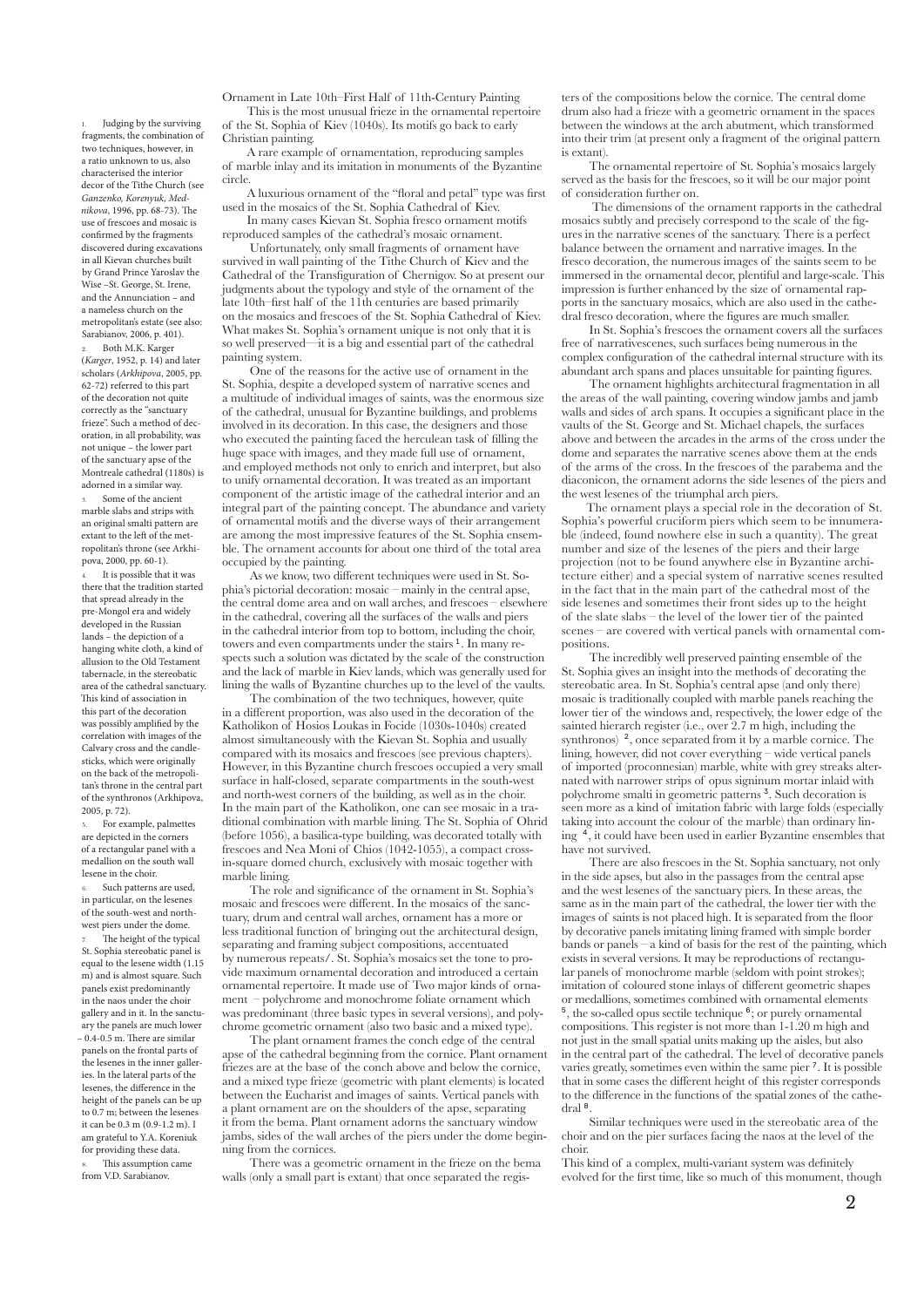its components are traced to the decorations of early Christian times and pre-iconoclastic buildings, which were really first-rate  $9$ .

 Occasionally the decorative panels with fresco imitation of opus sectile are above the stereobatic area in the St. Sophia. Thus, a large fragment of a vertically oriented rectangular panel with a large medallion in the centre, highlighted by a wide cherry outline, has survived in the bema to the right from the passage to the parabema. It is framed by freely curved white stems ending in half-palmettes against a polychrome background (ochre, cherry and green). Inside the medallion, too, there are contours of a pattern, possibly made in *reft* (carbon black).

 Such decoration which resembles marble inlay in Byzantine circle monuments is a kind of allusion to opus sectile reminiscent, in particular, of those found on the walls of the Chapel of St. Venantius at San Giovanni in Fonte (also known as the Lateran Baptistery) in Rome (7th century).

 It is noteworthy that decorative fragments of a similar type done on a somewhat smaller scale have survived in St. Sophia's south outer gallery. This is evidence that the cathedral was painted concurrently, which, however, has not been disputed recently, that its concept was integral and that close attention was paid to works of the pre-iconoclastic and earlier periods. This kind of retrospective approach to decorative motifs does not testify to the provincial nature of the monument but in a way means that the 10th-11th century craftsmen were of metropolitan origin and quite willingly, moreover, deliberately turned to the decoration of the preceding times.

 One of the surviving fragments of wall painting of the Transfiguration Cathedral in Chernigov. which, in all probability, was created almost simultaneously with the St. Sophia ensemble, was also, apparently, part of a similar panel. Its middle part is reminiscent of a medallion segment framed by a white stem-like ornament with plant shoots against a polychrome background. The use of such a rare motif, as the very nature of the ornament itself, corroborates the hypothesis of a possible involvement of the same craftsmen in the creation of these ensembles <sup>10</sup>

 St. Sophia's ornament is a whole world of plant forms, which plays a significant role in the internal architectural design of the cathedral. An extraordinarily well-developed system of ornamental friezes and vertical band compositions with a very large rapport (used in the mosaic and fresco decoration of the sanctuary, and better suited to the scale of the building as a whole and the pictorial cycles of the central apse than the size of the figures of saints in the other parts of the cathedral) sets the overall powerful tone, unifies and brings all its numerous compartments together into a single organism, thus breaking a kind of constructive monotony.

 As has already been mentioned, the huge scale of the structure and the complex arrangement of its enormous interior space were just some of the reasons for the active use of ornament in the St. Sophia. It was thanks to the ornament that the cathedral wall painting became a structural system and an ensemble, rather than a collection of individual scenes and images not always united by a common concept. Without acknowledging and understanding the role of the ornament in St. Sophia's painting no analysis of the ensemble as an artistic phenomenon and the assessment of its aesthetic value – qualities that were undoubtedly taken into consideration when the cathedral decoration concept was conceived – can be exhaustive.

In many ways it was the ornament <sup>11</sup> (in combination with the original decoration of the floor inlaid with coloured smalti)  $12$ , can hardly be regarded only as a sort of attempt to solve the complicated task of decorating the huge building.

The St. Sophia ensemble is the first or one of the first contemporaneous monuments of Byzantine painting to demonstrate an extraordinary florescence of ornamental art that was characteristic of late 10th-12th-century art life. To some extent it came because of an increased interest in ornamentation in the preceding period of iconoclasm, partly it was due to the influence of Islamic art with its developed ornamental culture, but primarily it had to do with the general trends of Byzantine art life, which had another heyday. In St. Sophia's decoration, however, the focus on ornament was really special.

 The amount and variety of ornament in St. Sophia's is, in a way, a unique phenomenon. An analysis of its architectural forms showed <sup>13</sup> that despite the fact that all the elements of its design were recognisable, the combination used in the cathedral is not to be found anywhere else in the Byzantine world. The same is true about its ornamentation, the bulk of which has specific sources. As has already been mentioned, the original models of the main ornamental forms and compositional schemes are in the mosaic decoration of the sanctuary, varying in frescoes elsewhere in the cathedral.

 The nature of St. Sophia's ornamental repertoire, its themes and techniques reveal the origin of the craftsmen just as vividly as the painting themes. The ornamentation very clearly and accurately reflected the processes going on in the world of ornamental forms at that particular time. However, the ornamental repertoire of the Kievan cathedral has motifs and compositions dating back to the previous stages of artistic development. This feature is not part of the ornamental repertoire of provincial monuments: it is typical of metropolitan works. Turning to the art of previous times was a meaningful expression of the continuity and stability of the world order.

 In the 10th century the ornamental repertoire of Byzantine art underwent significant changes – new motifs and themes appeared, differing greatly from the ornamental vocabulary of the pre-iconoclast period, which drew on the late Antiquity heritage, although the renewal began back in the 9th century. Beginning from the second half of the 10th century the typology of Byzantine ornament became significantly enricher and its artistic language changed. Recreating the lush and abundant flora motifs, close to natural forms or embellished by the artists' imagination, gave way to conventional images of plant motifs and their utmost stylisation. First of all, as far as we can tell, this trend took place in the field of decorating manuscripts and possibly liturgical utensils. Later on, the trend gained ground and developed in the decoration of churches, where, along with traditional models, unusual improvisational combinations of plant and geometric patterns were used and original interpretations of traditional plant motifs appeared.

 At first glance a certain part of St. Sophia's mosaic repertoire seems to belong to the beginning of this trend. The mosaic decoration of the sanctuary apse.separating the apse from the bema walls (serving as a kind of support to the image of the Virgin Orans and at the same time emphasising the two lower tiers with the *Eucharist* and the images of saints). This kind of ornament is defined as "petal" <sup>14</sup> and "enamel"; further on we are going to refer to it as "floral and petal". From the second half of the 10th century the largest Byzantine scriptoria, primarily in Constantinople used it in their practice <sup>15</sup>. As a rule, this ornament was executed in bright local colours against a gold background. Its main element is a complex *krinon* (lily) with its "petals" curved inwards. At the heart of most of the compositional schemes of this ornament is an orderly alternation of floral forms, devoid of any naturalism. They are enclosed by a stem into medallions, which are almost geometric in shape. Between them, as a kind of binding elements, are different petal motifs, grouped in a certain way or isolated. The active use of this ornament accompanied general processes in Byzantine art; it was a sort of quintessence of style of the mainstream of painting in the late Macedonian era.

 This brand new type of ornament gave rise to the concept of the "Byzantine style" in the history of ornamentation, and not only in manuscripts. For several centuries from the second half of the 10th century, it dominated the decoration of Greek manuscripts created both in Constantinople scriptoria and in different regions of the Byzantine world.

 In many cases, the ornament in St. Sophia's is similar to it not only in the type of large floral motifs, the way of alternating and connecting *krinons* (enclosed in medallions formed by stems) with palmettes, but also in other typical features. These include the gold background, sparseness, free existence inside a frieze, certain inner space of the composition, the desire to render the plasticity of a stylised plant form both of the *krinon* (with the help of the bent edges of petals) and the stem (the transition from the black stripe of the smalti

to the blue and white), a similar colour palette with rich luminous tones (blue, light blue, red, yellow, light green and white), and a thin, delicate, non-continuous outline of plant forms (in white, black or yellow smalti).

 The differences are actually negligible. The medallions on the vertical panel on the north projection separating the wall of the central apse from the bema. Thus, the vertically oriented compositions featured on convex surfaces are perceived in the same way as a horizontal frieze on a flat plane, to some extent reminiscent of a U-shaped manuscript headpiece.

Judging by the skill with which St. Sophia's floral and petal ornament shapes have been interpreted, the size of rapports determined, and the width of the friezes chosen precisely in relation

9. In the Hosios Loukas Katholikon the fresco part of the decoration in the north and south compartments also ends in imitation marble lining rising to a significant height (about 1.7 m), but there it is a fairly primitive imitation of marble texture rather than a decorative inlay (see, for example, Chatzidakis, 1997, p. 56).

10. See "Painting of the late 10th—mid 11th centuries" by V.D. Sarabianov in this publication, p. 194.

At present, the state of the fresco paint layer and, respectively, of the ornamental compositions is a far cry from the original. When frescoes were cleared of oil overpaintings, the fresco paint layer was half washed away in many places, sometimes down to the plaster. Red lead has degenerated and lapis lazuli is lost almost everywhere.

12. St. Sophia's old floor was originally inlaid with triangular, square and rectangular pieces of smalti of light green, yellow and dark red that made up a carpet pattern, the composition of which we can make out only approximately (see *Mileyev*, 1911, pp. 214- 5; *Karger*, 1947, pp. 21-35; *Ornamenty Sofii Kievskoi*, 1949, p.14).

13. Komech, 1987, p. 230. 14. See Weitzmann, 1935,

pp. 15-32. 15. See, for example, the

manuscript Lectionary (first quarter of the 11th cent.) from the metropolitan scriptorium (Bodl., Barocci 202, sheet 95); the manuscript Homilies of Gregory of Nazienzus (Bodl., Barocci 207, sheet 229), most likely of similar origin; a metropolitan manuscript Lectionary (Rawl. G. 2, sheet 159) (late 11th cent.) (Hutter, 1977, p. 160. N 25. p.163. N 36; Weitzmann, 1935, Pl. LXX-VII.473; Frantz, 1934, Pl. VII. 13, 17; Pl. XI.19, 20; Pl. XII.4).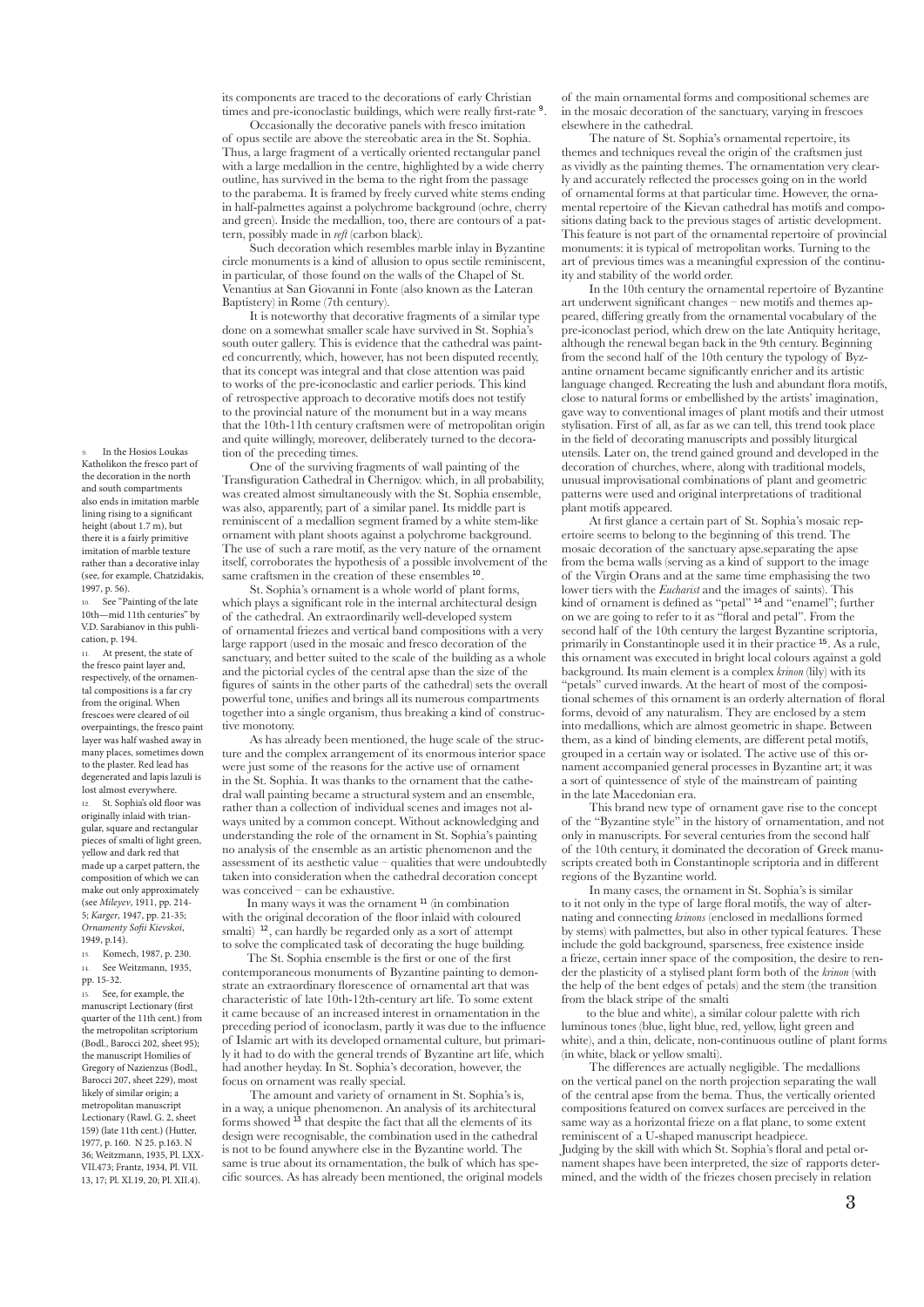16. However, despite a certain proximity of floral and petal forms, they are interpreted in a different way – the composition of the frieze is based not on a traditional manuscript ornament with the regularly alternating stylised floral motifs enclosed in medallions formed by their stems, but a discontinuous rhythmic movement of a lush dark green branch with divergent simplified floral and foliate motifs close in colour to natural combinations. 17. Scholars have already noted it (see Mouriki, 1985,

vol. 1, p. 198). 18. See Grozdanov, 1988, p. 13. 19. They are divided by unusual corrugated leaves belted in the middle by a kind of rings fastened to the medallion edges. The colour scheme of the outermost composition is in its own way naturalistic: pale-green floral motifs against a terracotta background of the medallions are separated by greenish bunches of corrugated leaf forms. The coloring of another composition with a similar ornament placed parallel to the first one is even more restrained—it is based on the shades of grey, yellow and terracotta.

For example, in the Constantinople manuscript of the Homilies of St. John Chrysostom (Bodl., Canon, gr. 101, sheet 1) (the second quarter of the 11th cent.) (See Hutter, 1982, p. 33, N 30). Refined and simplified models are often present in the headpieces of the same manuscript, e.g. in the manuscript *Prophectologium* (Christ Church gr. 14, sheet 151, 50) (first half of the 11th cent.) (Hutter, 1993, p. 73, N 12). However, the ornamental repertoire of the St. Sophia of Ohrid sanctuary included complex designs combining motifs borrowed from different models.

21. This is the second of the three main types of vine found in Byzantine art from the 9th cent. (the first is a vine with curls, the second with a winding stem, and the third is an abstract vine (see Frantz, 1934, p. 34), which have many different variants, known both in stone, manuscript headpieces, enamels and fabrics. See, for example, Grabar, 1976/1, p. 69-88; *Frye*, 1972; etc. 23. There are variants of a white pattern on a coloured background, such as a headpiece in the manuscript of Homilies of St. John Chrysostom (the second half of the 11th cent., Bodleian Library) (Bodl., Rawl, G. 160, sheet 366 v.) (see Hutter, 1982, p. 37, N 35) and a dark pattern on a white background, such as a manuscript of the first half of the 11th cent. (Christ Church gr. 10, sheets 41, 57) (see Hutter, 1993, p. 35, N 6).

to the huge space of the central apse and the scale of the figures in the subject compositions, we can say that they had sufficient experience in dealing with monumental structures, most likely, the monuments in the capital (created in abundance during that period, but no longer extant). Nevertheless, it is in the St. Sophia that we first come across this type of ornament in wall painting, and only here is it given such a prominent place. What is more, those ornamental compositions in the fresco decorations, which, the same as the sanctuary mosaics, are influenced by the decoration of illuminated manuscripts, but on some other models, reproduce the compositional schemes of the samples with the same thoroughness. Most often this type of ornament is found in the area of the cross under the dome.

 None of the contemporaneous ensembles surviving in the regions of the empire reproduced that ornament with such precision. The ornamental repertoire of the Hosios Loukas Katholikon, a monument stadially close to it, has a completely different character– it involves a lot of complex models, new elements and re-interpreted motifs. In its abundant use (although on other surfaces in accordance with the nature of its architecture) and diversity it is in part comparable to St. Sophia's decoration because its semantic, artistic and aesthetic value is quite significant in the ensemble, but the nature of ornamental compositions and other elements of the ornament is different: it clearly reveals the influence of Islamic ornamental culture. The Hosios Loukas ornamental repertoire is rich in forms that had not been used before nor were to be used afterwards. The Katholikon's ornament strikes one with its amazing luxury and the abundance and variety of forms; it is definitely original, laid out on a large scale, subtly and precisely correlated with the size of the internal space. However, exactly because of the variety of elements, and the combination and juxtaposition of motifs it does not produce an impression of an integral system. The typological diversity of neighbouring ornamental compositions makes its elements looki redundant, motley and isolated from one another. The Hosios Loukas ornament looks too luxurious and colourful compared with the restrained images of the narrative part of the decoration, though it is possible that this kind of contrast was deliberate.

 The ornamental repertoire of the Hosios Loukas Katholikon has certain forms (including quatrefoil) and elements used in manuscripts, but in other combinations, proportions, and a different colour scheme, although, as a rule, also set against a gold background. The only ornament, to some extent reminiscent of manuscript models, frames and highlights in a special way the half-figure of the Saviour in the lunette above the entrance to the naos from the narthex <sup>16</sup>. Anyway, whatever its manifestations the Hosios Loukas ornament has essentially an interpretative character in relation to manuscript ornament, a feature that greatly distinguishes it from St. Sophia's.

 In its own way refined and stylistically homogeneous, the ornamental repertoire of Nea Moni, which is part of the group of Byzantine mosaic ensembles of the second quarter –mid-11th century, makes wide use of manuscript ornamental motifs 17. Unlike St. Sophia's and Hosios Loukas' ornamental systems which represent different, but outstanding artistic phenomena valuable in themselves, the Nea Moni ornament performs largely a secondary function in relation to the painting, which already reflects the next stage in decoration development.

 As for the typology of the floral and petal ornament and its usage, the ornamental fresco compositions in the sanctuary of St. Sophia of Ohrid (in the arch borders with the image of Virgin Mary and the narrative scenes in the parabema and diaconicon) are the closest to St. Sophia's. Scholars have already drawn attention to the similarity between the ornaments of the two monuments 18. For the most part (and, above all, in the strategically placed compositions flanking the central apse conch), this ornament fills the field very densely, with little of the yellow ground visible; the *krinon* shapes are just as tightly located in the medallions. Schematised and oversimplified, stripped of a convincing measure of conventionality and the degree of stylisation creating a kind of reality, which generally distinguish this type of ornament, they designate motifs of floral and petal ornament rather than reproduce its samples. Alternation of complex shapes active in their colour combinations turns into a monotonous series of almost monochrome motifs in medallions, the framing of which is no longer associated with the stem <sup>19</sup>.

 To all appearances, it was of primary importance to the client who commissioned the Ohrid painting and those who executed it to demonstrate their knowledge of the ornamental reper-

toire of metropolitan monuments, a kind of fashion of the time. Their ability to transform and re-interpret source models in this case boiled down to a simplification and a certain primitivisation of the samples, which was unusual and even picturesque in its own way (for example, in the diaconicon) and reflected already a slightly different stage of development. Individual typologically similar models also occur in manuscript ornamentation, even in Constantinople scriptorium practice <sup>20</sup>.

 The vine motif is also present in St. Sophia's mosaics, but it is practically graphic and absolutely symbolic 21, again influenced by manuscript samples. Its wavy thin dark blue stem with branches depicted in "reverse" and "recurrent" movement, leaves most of the gold background free. The vine frames the east wall arch and highlights the edges of the other wall arches, thus accentuating the central area under the dome, which is in keeping with the semantic meaning of the motif and the logic of the architectural design.

The well-thought out correlation of these designs not only with constructive logic, but with the symbols of architectural and pictorial forms, thoroughness, virtuoso execution, refinement of stem bends and vine branches, the balance between its rapport and the size of the cathedral space, its organic existence on designated planes and at the same time its utmost stylisation bringing it in line with the text of the inscription above the central apse conch—may all be considered an outstanding example of decorative solutions in Byzantine painting.

 There is a significant feature that distinguishes this ornament from traditional models—its unusual dynamics, in whatever way it is interpreted. Beginning at the edge of the slate cornice, in some cases an almost straight elongated stem or a stem with a small number of branches, the vine, as if getting momentum, is tightening up as it rises to the arch crown from both sides. It is symmetrically completed, converging in the centre (its rapport almost half that at the base) and forming a bud under the medallion with the half-figure of Christ Hierophant at the bottom of the drum .

 No less unusual than the type and techniques of using the vine and the floral and petal ornament in the sanctuary, is the ornament of the horizontal frieze at the base of the apse conch above the cornice, on both sides adjoining the foot of the image of the Virgin Orans. Its finest transparent monochrome pattern, white on a black background, is much less conspicuous than the floral and petal frieze under the cornice. However, the location of this ornament is hardly accidental; the same is true of its "lightness" compared with the dense lower frieze and its saturated colour. A finest web, the composition of the ornament filling the entire field of the frieze is based on the alternation of medallions with four simplest palmettes arranged crossways converging in the centre and forming a sort of blossoming cross, and medallions with a palmette of a more complex shape. It hangs down from the stem, which comes from a bifurcated base to form a second, inner medallion with a bud-shaped protrusion at the top. The medallions are separated by more complex palmettes depicted as mirror images with abutting bases.

 This ornament, which does not attract as much attention as the frieze below, is executed a bit more casually. Sharply outlined at the edges of the apse, its elements become more blurred towards the centre, losing absolute repetition; many variants of the composition and motifs of this ornament, placed vertically, were used in St. Sophia's fresco decoration.

 The motifs and interpretation of this ornament are rooted in Sasanian art, which continued to influence significantly the ornamental repertoire of the 10th-12th century Byzantine art through Muslim craftsmen. The possibility of this kind of borrowing and the more or less conscious imitation is due to their common source – Hellenistic art, which has already been noted by scholars studying Byzantine as well as Islamic art <sup>22</sup>.

 St. Sophia's ornament under consideration, as represented in mosaic, has no parallels in Byzantine monumental painting, although similar forms are found in manuscript headpieces<sup>23</sup> embroideries and stone carving. In this case, it seems that stone carving (most likely the carved marble of metropolitan structures) served as a model not only for the ornament in the St. Sophia's sanctuary we are talking about, but also influenced the emergence of similar decoration in manuscripts, where this kind of pattern was usually reproduced as monochrome. However, it is difficult to say anything with certainty, since common typology was one of the features of the ornamental repertoire of 10th—12th century Byzantine art wherever it was used.

The same assumption seems to be true in respect to the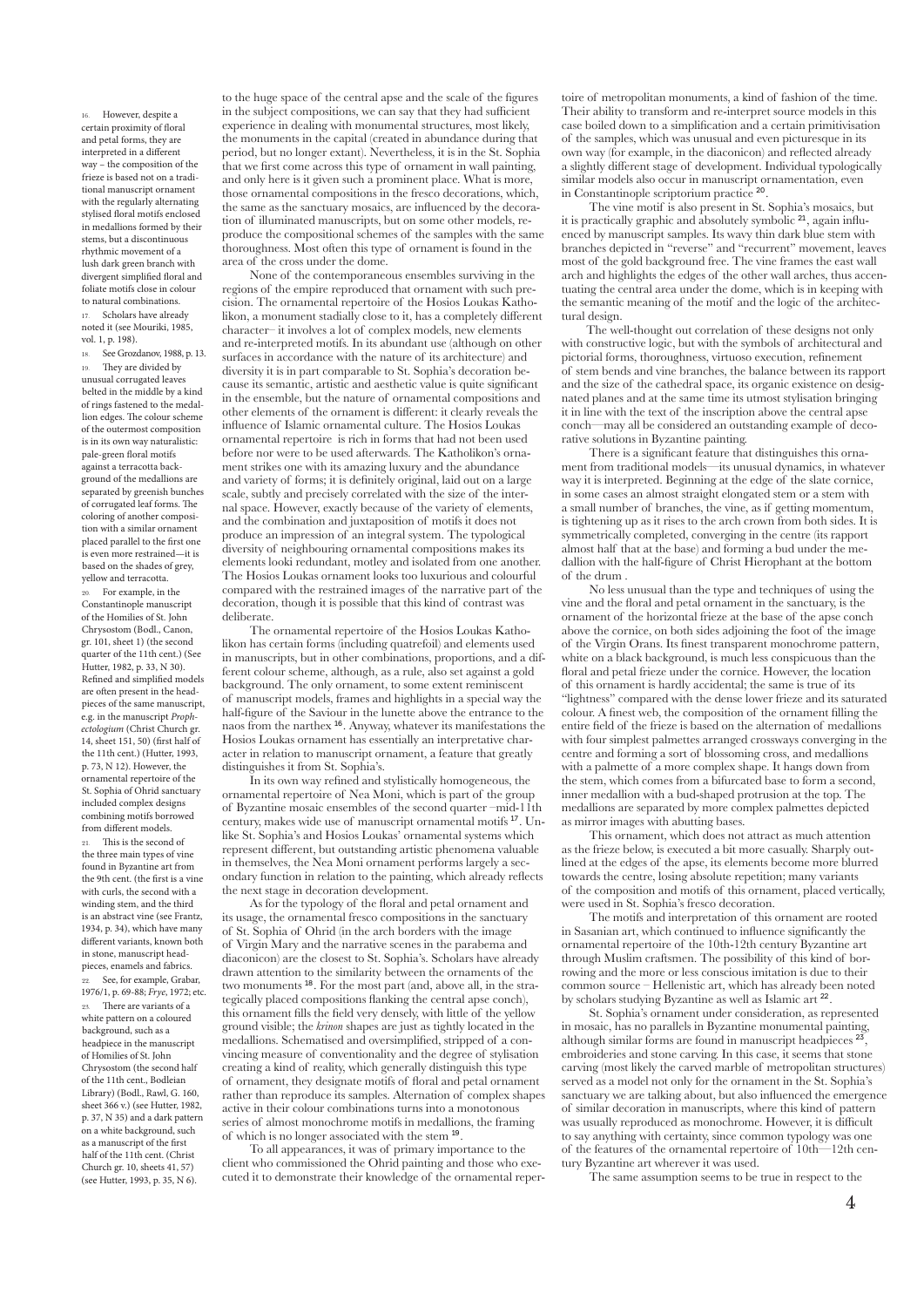24. Only some of the ornament has survived, mainly in the window soffits, but the extant parts give a sufficiently full idea of its composition. 25. Bouras, 1980, p. 89-91,

Figs. 6.3, 6. 26. Weitzmann, 1935 . Pl.  $XLIV.255, XIV.264, etc.$ Frantz, 1934 . Pl. II, 18; Manuscript Homilies of St. John Chrysostom (Bodl., Rawl, G. 160, sheet 273; Bodl., Rawl. G. 159, sheet 43) (see Hutter, 1982, pp. 38-9, N 35, 37). See, for example,

Dimand, 1937, Fig. 28. 28. Similar motifs are also found in the manuscript Homilies of John Chrysostom from the Bodleian Library (Bodl., Rawl, G. 160, sheet 351) (see Hutter, 1982, p. 37. N 35); in Menologion of St. Simeon Metaphrastes (third quarter of the 11th cent.) (Holkham gr. 19, sheet 141) (see Hutter, 1982, p. 55, N 55); in the Lectionary (late 11th cent.) (E.D. Clarke 45, sheet 237) (see Hutter, 1982, p. 56, N 56, etc.).

The choice of ornament for headpieces, especially in elite codices, depended on their location in the manuscript, and its type influenced the execution technique. For the first big headpiece, a multicoloured floral and petal ornament on a gold background could be used; to decorate other, usually small headpieces, "fret saw" (openwork) palmettes were used, bicoloured or monochrome, and made in ink (see Hutter, 1996, pp. 4-22). Similarly, the corners of three square motifs with a christcross inside are done in golden smalti. In the middle of the sides of the squares there are large lilyshaped elements, as a sort of extensions of the arms of the cross, which thus turns into something like a blossoming cross. The corners of three rhombi with gold smalti swastikas end in graceful small white lily-shaped motifs with an elongated and pointed middle petal. Their sides are complemented by white ledged triangular elements, as if made of small cubes.

This symbol of well-being, light and generosity is one  $\sigma$  of the most ancient solar signs (see Wilson, 1896).

32. This symbol is also found in floor mosaics of the Roman period inscribed in a square and in combination with rhombi and cross-shaped forms (see Cremosnik, 1984. Sl. 72).

33. Logvin, 1971/1, pp. 45-6.

34. Karger, 1947, p. 25. Only a small part of the frieze has survived on the north wall of the bema from the triumphal arch lesene to the opening leading to the parabema. The lost parts, as

in many other cases, have been covered in oil paint. The colour range is based on a combination of light pink and dark green tones.

ornament on the sanctuary window jambs <sup>24</sup>. The techniques used are similar to the frieze we have just analysed. It is a white pattern on a black background, which in itself shows that it has prototypes in stone carving. The lines of the drawing in this case are much thicker than in the frieze above the apse conch cornice. Its execution is also marked by a certain carelessness: in the soffit and the right window jambs the ornament elements are more vague and asymmetrical and the bands larger, but on the whole this ornament can be traced to the same samples as the upper frieze. In this case, these are also variants of the interpretation of the so-called Sasanian palmette transformed in Byzantine art. The ornament under consideration has parallels both in stone carving <sup>25</sup> and in manuscripts <sup>26</sup>.

 The two side windows have similar ornament patterns. The skeleton of the pattern is formed by zigzag stripes dividing the composition field into triangles, inside which are complex palmette-shaped motifs of two similar variants.

 The middle window of the apse has an ornamental composition of a different type. Its field is divided into squares, with palmettes inside. One part of the squares is divided by cruciform lines and has a small circle in the centre, which is the basis for the palmette motifs, their vertices facing outwards. The other, divided by diagonal lines into four triangular planes, is covered by palmettes, their upper parts facing the centre of the square. This monochrome clearly discernible expressive ornament has the same roots as the motifs discussed above <sup>27</sup> and is, in its turn, found in Byzantine art, both in stone carving and in manuscript headpieces 28. Its motifs are also used in the ornamental repertoire of St. Sophia's fresco decoration.

 This pattern to some extent is a transition to another type of ornament in the cathedral mosaics in the lowest frieze encircling the sanctuary apse between the *Eucharist* and the tier with the images of the Church Fathers. It is based on the alternation of the simplest and at the same time basic ornamental shapes – squares and rhombi.

 There are three friezes in St. Sophia's sanctuary: the top one with a thin transparent white floral ornament (going back to stone carving in its metropolitan variants) against a black background; the middle one with luxurious polychrome floral and petal motifs (modelled on elite samples from manuscripts made in the capital's scriptoria) against a gold background and the bottom one with laconic geometric forms (whose combination and alternation was of a semantic nature rather than formed something that could loosely be defined as ornament) against a blue background. Their relationship was in keeping with the architectural logic, and at the same time the decoration principles used in Byzantine codices of the time, which had a certain consistency, a kind of decoration hierarchy <sup>29</sup>.

 As far as typology is concerned, the lower frieze is the most unusual in St. Sophia's ornamental repertoire. Its motifs are not reproduced elsewhere in the cathedral and are not found either separately or in the given combination in any of the contemporaneous churches of the Byzantine world.

 This frieze is monumental and active in colour, although it has only four basic tones. One of them is a deep rich blue shade of smalti used as a background. Gold and white smalti are used in various combinations in the geometric forms making up the frieze, as well as green smalti as the background for all the motifs. Cherry smalti are also used in small amounts in the thin lines of frames emphasising the outlines of the main figures.

 Crosses and swastikas are alternately inscribed in the squares and rhombi. While step-like triangular projections are added to the rhombi on all the four sides to form squares, the corners of the squares are softened, as if slightly levelled out by the simplest petal elements placed under them.

 The nature and techniques of the representation the ornamental forms of this frieze are different in its northern and southern parts. The southern part.is executed with much more care, thought and artistry. One has the impression that it served as a model for the opposite side of the frieze, though the pattern was not always properly interpreted and reproduced. To begin with, the southern part of the frieze has eight ornamental motifs, while the northern has nine, so in the former case there is more room and they do not touch each other; what is more, they are slightly smaller in size. At the same time the set of shapes in the southern part is more diverse and includes motifs that are absent in the northern part. They consist of squares with lily-shaped motifs arranged crosswise, coming from a round highlighted core and done in golden smalti. The green field of the square has a cherry frame round it and the petals in the corners are white in one case and gold in the other <sup>30</sup>. What was important for the creators of this part of the

frieze was the relationship with the *Eucharist* above, a relationship both semantic and compositional. Lily-shaped ornamental motifs are present both in the frieze and the representation of the fabric covering the throne. Moreover, a similar cruciform motif is present in a simplified form in the fabric covering the hand of Archdeacon Lawrence in the sainted hierarch tier under the reviewed ornamental frieze.

 Squares and rhombi in the southern part of the frieze have geometrically regular shapes, located strictly along vertical and horizontal lines. The arms of the swastika inside the rhombi in this part of the frieze are facing counterclockwise, in keeping with the direction of the procession of the Apostles in the *Eucharist* above the frieze.

 On the north side.the alternating squares and rhombi are not as geometrically regular, some of them inclined at different angles. Small lily-shaped motifs at the corners of the four rhombi and three out of five squares (an almost standard feature) are extremely small in most cases and at times barely discernible. The arms of only two out of four swastikas inside the rhombi correspond to the direction of movement in the *Eucharist*, the rest are facing the opposite direction.

 The swastika motif (a cross with arms, curved at a right angle or of a less rigid shape) is an extreme rarity in Byzantine culture <sup>31</sup>. It is encountered in early Christian art (the so-called gammadion cross) alongside other solar symbols inscribed in simple geometrical shapes – circles, squares, rhombi, for example, in floor mosaics of the Basilica of Beth Mary (6th century)

 Gradually this motif must have lost its original meaning, although its location in the frieze alternating with the cross seems to demonstrate the opposite. What is interesting is the way this motif is depicted in the rhombus, which is located between the south and central windows and is an extension of the frieze under consideration – its location puts it in a state of certain equilibrium. The way it was achieved (all parts of the swastika face different directions, as if breaking the movement) may attest to the loss of the original meaning of the motif and its perception mostly as a decorative element.

 The importance of purely artistic considerations is corroborated by the correlation of the motifs and colour range of the lower frieze with the pattern of the fragmentarily surviving floor mosaics of St. Sophia's and the ornamental friezes on the bema walls. "The bema floor was made of a combination of large rhombi, diagonal crosses between them and interlocking small circles, which, together with the rhombi, form a rhomboid grid pattern" 33. The combination of smalti colours found in St. Peter's side-chapel – yellow, green, purple and blue <sup>34</sup> – could also have been used in the sanctuary floor.

 Crenate stepped triangular motifs, "supplementing" the rhombi to make rectangles in the lower frieze of the central apse corresponded to the stepped pattern of the frieze which was once situated on the bema walls below the cornice  $35$ . The latter, made in St. Sophia's on a very large scale, is one of the oldest geometric patterns used extensively both in mosaic and in manuscript decoration. It was part of the ornamental repertoire of Hagia Sophia's mosaics, framing the lunette above the cathedral entrance with the images of Christ and the interceding Emperor Leo VI (886-912). There are different variants of this ornament, but on a completely different scale, in Hosios Loukas mosaics; it is also used in the narthex arch mosaics of the Church of the Dormition in Nicaea (1065-1067). Unlike other types of ornament in the St. Sophia mosaics, the stepped ornament was not reproduced in the fresco decoration of the ensemble.

 Going back to the lower frieze in the central apse of the cathedral, we can note that the nature and interpretation of its component forms, their combination and location (in the sanctuary under the *Eucharist*) are signs of the special meaning attached to them. The motif prototypes and the location of the frieze itself are traced back to early Christian art and, undoubtedly, have a special meaning connected with the assertion and glorification of the main Christian symbols. The symbolism of the cross acquired great importance in the era of iconoclasm, but the motifs and their combinations we are interested in appeared earlier and continued to exist before and after the restoration of iconolatry.

 Similar (in nature) ornamental friezes are also usually located in the sanctuaries and frame apse conches. For instance, a composition of crosses inside circles and rhombi, which alternate with chrismon and lily-shaped motifs arranged according to their pattern (the motifs reminiscent of the St. Sophia of Kiev, but not enclosed in a square frame), against a gold background frames the apse conch of the already mentioned Chapel of St.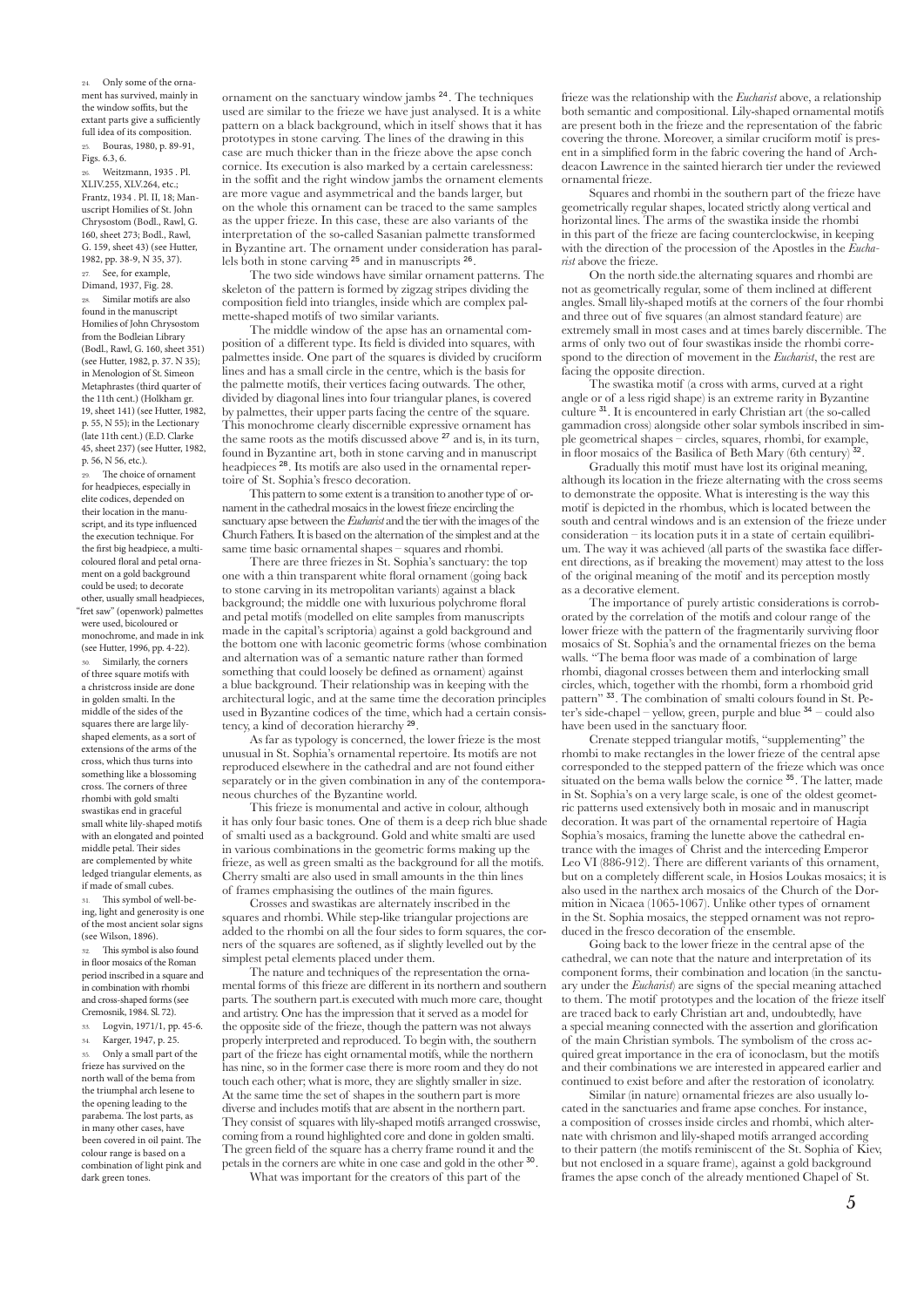Venantius at the San Giovanni in Fonte Baptistery of the Lateran Basilica in Rome. Such examples are not at all rare <sup>36</sup>.

 Very interesting in this respect are original geometric shapes in the mosaics of Hagia Sophia's north tympanum, placed instead of the ground on the sides of the images of St. John Chrysostom, Ignatius of Antioch and four other saints (late 9th century). They are rhombi on all sides complemented with semicircles with crenate ornament elements inside (slightly simpler in form than in the Kievan St. Sophia) and a medallion in the centre with a foliate motif <sup>37</sup>.

 There is a part of a frieze of rhomboid figures under the portrait of Emperor Alexander I on the north-west pier of the Hagia Sophia north gallery (912)<sup>38</sup>. It has a pattern of rhombus-shaped motifs with medallions inside them. This part of decoration has survived so poorly that it is difficult to tell with certainty what is painted inside. There is a cross or something resembling a swastika in the rightmost medallion. The decoration on the arches contiguous with the north-west pier is a grid of circles alternating with rhombi crossed by diagonal lines with small lily-shaped motifs at the ends.

This digression into the history of the motifs under consideration gives an insight into how they appeared in the cathedral's ornamentation. They are mainly connected with Constantinople art, possibly of an earlier time or the late 10th—first half of the 11th century, which accumulated motifs of different periods and styles in its ornamental repertoire.

 There could be special reasons for the appearance of such a distinctly accentuated ornamental frieze in St. Sophia's mosaics. The emphasis on the form and, accordingly, the symbolism of the cross could be due to circumstances connected with the initial stage of the adoption of Christianity in Rus. That is why chrismons were abundantly used in St. Sophia's fresco decoration – they are in almost all arch crowns, in staircase tower paintings, etc. At the same time, ties with solar motifs apparently remained strong. Solar signs were widely used in the decoration of old slate plates fencing off the cathedral choir, including the first and second from the sanctuary on the north side. On the fourth plate from the sanctuary they are combined with christcrosses <sup>39</sup>. Early Byzantine art is known to have plenty of prototypes of such plates. An almost exact reproduction of ancient plate motifs in St. Sophia's decoration also indicates a conscious connection, a deliberate continuity of Paleo-Christian art and the artistic culture of the 7th-10th centuries as manifested by the painterly ornament and the interpretation of a certain range of images.

 There is an eight-pointed cross in St. Sophia's frieze under consideration, given actually a central position, in isolation, between the sanctuary windows. There were also crosses on the façades of the cathedral. An image of the blossoming cross has survived on the back wall of the niche of the west façade .

 It is not fortuitous that crosses in the sanctuary flank separate passages and are quite profusely used, as isolated forms, in the decoration of St. Sophia's piers and sometimes also in the passages from the central area to the cathedral's side compartments. There are so many crosses that to regard them only as markers of possible locations of relics of saints would be wrong. Their total number makes one question the assumption about a possible connection with the burial cult, although in some cases cypresses are depicted on the sides of the cross  $-\overline{a}$  symbol of eternity, immortality, which, coupled with a cross, is characteristic of sarcophagi decoration.

 Ornamental compositions framing archways in the aisles and on the edges of the pier lesenes often have crosses in medallions incorporated into the pattern structure – for example, in arch crowns, the lower parts of the compositions. Just as chrismons, they were part and parcel of the ornament.

I would like to state once again that motifs and compositions of the lower frieze of St. Sophia's sanctuary are not found anywhere else – either in the ensemble's frescoes or in other monuments closest to it in time (Hosios Loukas, Nea Moni, St. Sophia of Ohrid). Only Hosios Loukas has another type of the geometric ornament from the ornamental repertoire of St. Sophia's mosaic – a "corrugated band", the so-called bricks "on edge".

The motif of a corrugated band was known in ancient and early Christian art, floor mosaics <sup>40</sup> and in 10th-11th-century Greek manuscripts; later it was also quite often used in wall painting. In St. Sophia's mosaics this ornament used to frame window arches in the central dome drum, an extension, as it were, of the frieze in the spaces between arch abutments <sup>41</sup>.

 Somewhat close to the motifs from the ornamental repertoire of Hosios Loukas is yet another version of plant ornament, in a way unusual for St. Sophia's mosaics, where all the themes have distinct parallels in works, so to speak, of the central circle of monuments and the dominant style of Byzantine art, primarily in manuscript decoration. It frames the central apse conch, covering the inner part more than the visible side. This is a variant of a band composition consisting of a chain of medallions, connected by pairs of small palmettes given as mirror images of each other. Alternating medallions are filled with palmettes with a pronounced round golden core, and floral and petal shapes with the same core. Four petals of the latter arranged crosswise are elongated and pointed, and the ones between them are shorter and rounder. These motifs have parallels in manuscript ornamentation. The colour palette has more light blue and white than blue. Red and different shades of green smalti – from cold to warm tones – are also used. This is the only variant of the ornament, the interpretation of which has a kind of transitional character, somewhere in-between the Hosios Loukas and Nea Moni ornaments.

 In general, the ornaments of St. Sophia's mosaics – purely Byzantine in nature – do not exist in such a clearly expressed form in any of the ensembles it is usually compared to. Strictly speaking, as far as imagery is concerned, there is no close proximity between the St. Sophia, Hosios Loukas and St.Sophia of Ohrid ensembles. Every one of them represents a special version of a particular trend of the Byzantine style, its interpretation in varying degrees conditioned by local circumstances. But the differences in the ornamental repertoire are of cardinal nature. St. Sophia's mosaic ornament apparently reflected the major trend of development of Byzantine art, represented by the remnants of Constantinople mosaics and manuscripts made in large Byzantine scriptoria. It gives an insight into the ornamental repertoire of extinct ensembles of the metropolis and, to some extent, probably, of the lost decoration of the Tithe Church, which is believed to be a replica of the Church of the Virgin of the Pharos in the imperial palace. Part of St. Sophia's ornamental repertoire might have been modelled on its ornaments.

The influence of the Tithe Church decoration, of which only small pieces of plaster have remained, including those with fragments of plant motifs, can be seen in St. Sophia's fresco decoration. As well as in the cathedral's mosaics, it is mostly a stylised plant ornament (the geometric pattern is represented only by the brick-edge ornamental band), which consists of many variations of two basic types, characteristic of the time of its creation: the polychrome floral and petal design (dating back to manuscript ornamentation).and the stem-shaped mostly white ribbon ornament on polychrome ground (with prototypes in carved stone and interpretations in manuscripts). The latter is the most widely used ornament in St. Sophia's wall painting.

 Elements of this ornament – fragments of a stem-shaped ribbon pattern with loop-like curves. belong to the decoration of the Tithe Church. They are ample proof of the use of the ornament in the cathedral's painting already in the late 10th century. Archaeological digs yielded another fragment of plaster, quite large and expressive compared with the previous finds, with elements of floral and petal ornament.

 In St. Sophia's frescoes, ornamental band compositions, individual motifs and sophisticated combinations of ornamental forms filling numerous surfaces free from narrative scenes.were indeed mostly variations of the mosaic repertoire. The only difference was that the finest white lines of the pattern in the frieze adjacent to the foot of the figure of the Virgin Orans, ornamental motifs on window jambs of the central apse and the vine stem framing its conch had become thicker and turned into ribbon patterns on polychrome background unfolding vertically or archwise.

 The main ornamental forms and individual motifs were the same, sometimes supplemented by half-palmettes or stylised plant offshoots. The same motifs could be included in different structural grids of rhomboid, triangular, round and heart-shaped form, creating new compositions. The colour range of the ornament had changed. The ribbon elements, as a rule, remained white, though occasionally ochre, saturnine red (now gone black).

 In addition to developing and interpreting the ornamental compositions of the sanctuary mosaics in frescoes, the ornament in some cases included rhomboid grids.

In many cases, especially in the central part of the cathedral, the ribbon ornament was in the same places as its carved prototypes, including where the columns curves into arches, and in the area of the central cross under the dome.

 It is noteworthy that the fresco decoration has some places where patterns, outlined in black on clean plaster, definitely

36. For example, there is a mosaic frieze in the Church of Panagia Angeloktisti in Cyprus (first half of the 7th cent.) under the image of the Virgin and Child with the Archangels at the base of the sanctuary apse conch. It features rhombi inside medallions and quatrefoils with lily-shaped motifs represented crosswise in the intervals between them (Lazarev, 1948, Table 24). In the lost mosaics of the apse of the Church of the Dormition in Nicaea, executed shortly after 787, the sanctuary apse conch is framed by a frieze of the alternating rhombi, motifs resembling the Solomon's knot or an interpretation of the swastika (which is difficult to discern from a photo), stylised elements arranged crosswise – the simplest petals, between which the familiar lily-shaped motifs are shown along two diagonals intersecting in the centre (variation of the chrismon?) and reinterpreted solar symbols consisting of small rhombi on both sides of the diagonal lines with cruciform endings. The ornamental frieze at the base of the apse conch of Hagia Irene in Constantinople (after 740) is a geometricised composition of contiguous rhombi with cruciform motifs inside them. The 8th cent. (?) mosaics in the Hagia Sophia (the room above the lobby?) has an image of a four-armed cross in a medallion, which is framed by alternating rhombi and the already familiar lily-shaped elements with a marked core (Lowden, 1997, Fig. 88). The frieze depicting crosses inside rhombi alternating with stylised plant forms decorated the 9th cent. wooden ties in the Hagia Sophia (*Sheppard,*

1965, pp. 237-40). 37. Mango, Hawkins, 1972, p. 33.

Mango, Hawkins, 1961, p.187, Figs. 15, 17.

39. Arkhipova, 2005, Tables 55.1, 56.1, 57.1

40. For example, the mosaic floor of the first half of the 5th century (?) in Thessaloniki. Only one section of the frieze has survived in the eastern part of the drum over a fragment of the image of Apostle Paul. The sides of the brick-on-edge ornamental band, divided by three horizontal stripes, are rendered three-dimensional with the help of chiaroscuro. The stripes on the sides go from top to bottom: light grey - dark grey, white – red and green – dark green. The lost parts of the ornament are covered with oil paint.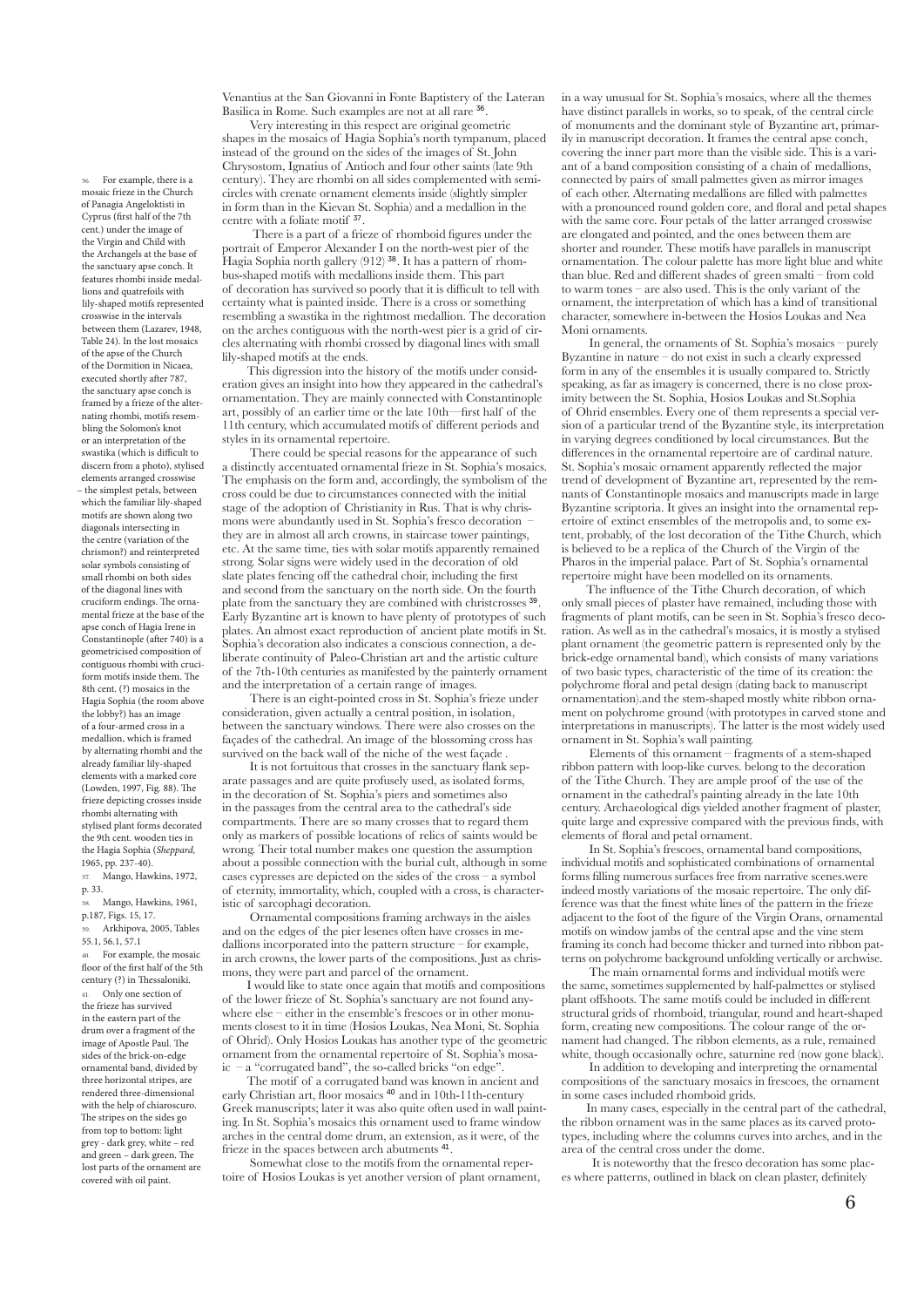go back to stone carving, if not exactly imitate it. Thus a narrow frieze (0.15m) under the slate cornice of one of the piers of the north outside gallery reproduced an ornament which shows there was a search of other pictorial techniques  $42$ .

 The relationship of ornament typology/types in frescoes and mosaics of the same ensemble is a separate issue. It should just be mentioned that in Hosios Loukas the ornamental repertoire of frescoes and mosaics did not have so much in common, as in the St. Sophia of Kiev. The St. Sophia of Ohrid had fundamentally different ornamental repertoire in the sanctuary, the naos and the narthex. But it is the painting of this monument (in different compartments and different ways) that is typologically closest to the St. Sophia of Kiev. The narthex ornament of the St. Sophia of Ohrid is, perhaps, the closest parallel to the ribbon motifs of the Kievan St. Sophia fresco ornament, although the dark contours of its edges are a feature of a later period.

 A greater variety (and quantitative growth) of ornamental forms, as well as narrative scenes does not mean that a unified decorative system has been evolved. In the Kievan St. Sophia, the ornament is a well thought-out and meaningful system of forms. The ornament in no way upsets the stability of the architectural design, while breaking a certain monotony in the area of small units and giving integrity to the entire ensemble, which is undoubtedly unique despite the fact that its constituent elements are easily recognizable.

 I'd like to reiterate that the Kievan St. Sophia ornament as a system is an absolutely independent phenomenon not to be found in any other extant wall painting ensemble. Special artistic and ideological tasks, and the particulars of the architectural design of the huge cathedral, which was created as a kind of demonstration of the power of the Kievan state, evidence of the triumph of the new faith, and a place uniting large numbers of people for collective prayer, brought to life an absolutely unusual decorative programme, also embodied in the painting of open galleries facing the city. Can a phenomenon of this type be regarded as a manifestation of the emerging national cultural tradition? In any case, it is indisputably an important part of it.

 When choosing a faith, the people of Rus attached great importance to the spectacular nature of the service itself and the beauty of church decoration, which was vividly embodied in St. Sophia's rich and varied ornamentation. *The Sermon* of Metropolitan Hilarion contains an important indication of the nature of its perception by contemporaries and, respectively, its specific design – "such a wondrous and glorious church among all neighbouring peoples that they shall find no other like that on earth from east to west" <sup>43</sup>. Of course, as in any panegyric, the element of uniqueness can be (mis)taken for the traditional figure of speech, but the architecture and decoration of the Kievan St. Sophia as an ensemble have no parallels.

 We have no documentary evidence to claim that the idea of the cathedral as a colossal and complex architectural structure and its painting had an integral programme and were created concurrently. The cathedral was not built to accommodate painting, although it was definitely meant to; conversely, painting was adapted to the huge cathedral – hence its many features unusual for Byzantine painting.

 The St. Sophia of Kiev is a kind of phenomenon among the magnificent ensembles of the second quarter – mid-11th century, which appeared almost simultaneously in different parts of the Eastern Christian world. The relationship between the general and the individual in the Kievan St. Sophia can hardly be accurately determined.

 The techniques of using ornament and its abundance in the St. Sophia are largely explained by the nature of its architecture, commission requirements and the interior decor concept. However, all of the above was definitely original, which makes it possible to speak about the local specifics/ of the decorative system.

Proof of this is the decoration of the oldest Russian manuscripts. Most likely, it was St. Sophia's ornamental system that influenced the filling of the architectural frontispieces in *Izbornik of Sviatoslav* (1073), which will be considered in detail in a section below. They differ greatly from the architectural models in frontispieces, known nowadays from Byzantine codices proper—to render the interiors, marble lining or inlays adorning the cathedral walls were generally used. In *Izbornik of Sviatoslav* all the four representations of cathedrals are densely covered with ornament, many of the motifs reproducing those of St. Sophia's. Certain ornamental compositions of the Kievan St. Sophia were reflected in the decoration of Gertrude's Prayer Book, which will also be discussed further on.

42. Courtesy Y.A. Korenyuk. 43. *The Sermon on Law and Grace*, 1997, p.50.

 On the whole the ornamental repertoire of St. Sophia's mosaics basically remained a unique phenomenon in the history of Russian art – its motifs, with rare exceptions (individual compositions in St. Michael's mosaics), were not used later on. It came back on manuscript pages, reminding of its existence in *Izbornik of Sviatoslav*'s frontispieces and the headpieces of the Ostromir Gospels (1056-1057). But many variations of the fresco ornament were used in Novgorod wall painting, primarily in the St. Sophia of Novgorod (1109) and the St. Nicholas Cathedral  $(ca 1118).$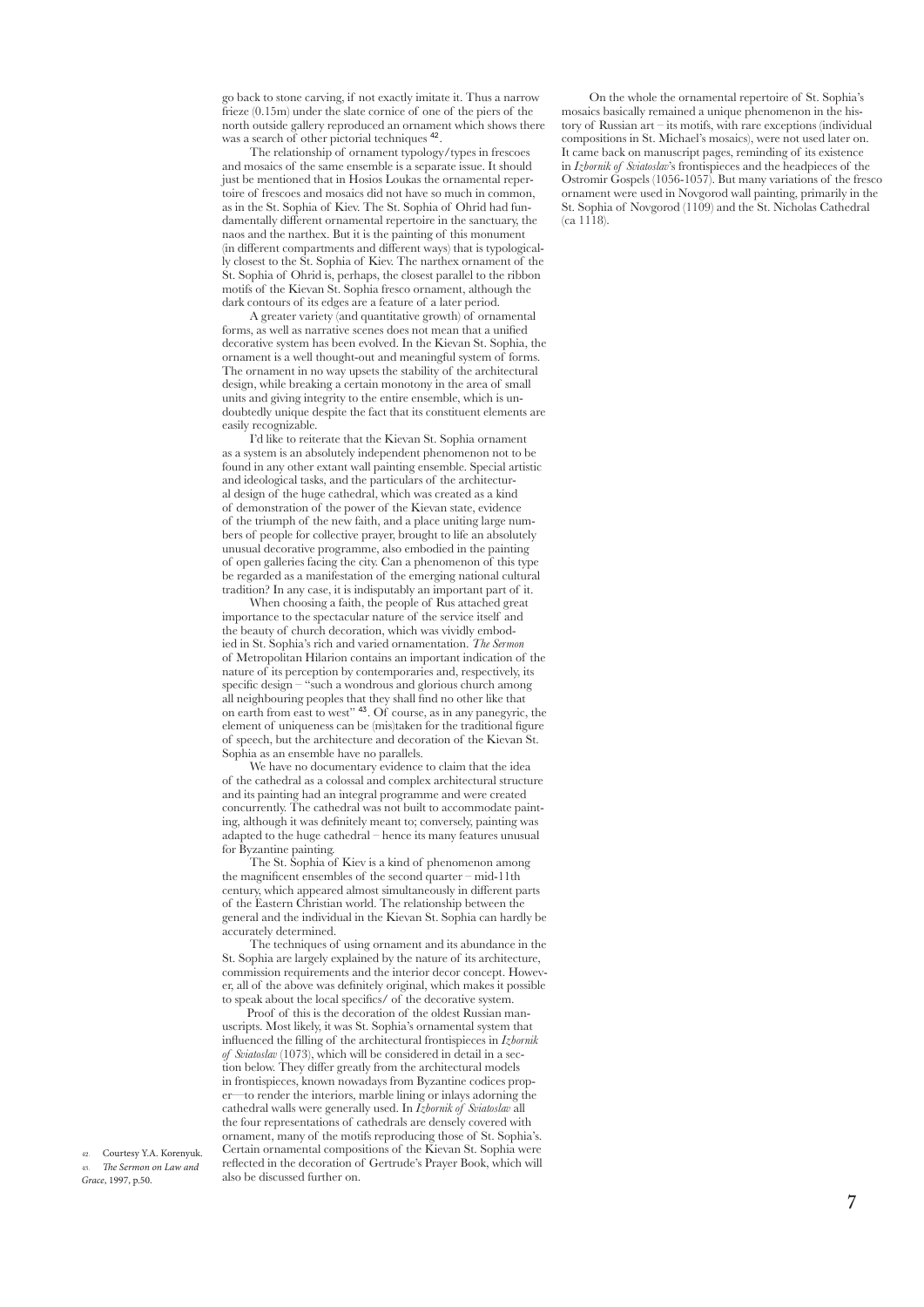#### **Подписи к иллюстрациям**

#### **281**

St. Sophia Cathedral of Kiev, 1030-1040s, interior, ornamental composition, fresco

#### **282**

St. Sophia Cathedral of Kiev, interior, ornamental compositions on lesene sides, fresco

### **283**

St. Sophia Cathedral of Kiev, central apse, marble panels above the syntronon

#### **284**

Cathedral of Santa Maria Assunta in Torcello, second half of the 11th century, central apse, marble panels above the syntronon

### **285**

St. Sophia Cathedral of Kiev, decoration of the basement area, fresco

#### **286**

St. Sophia Cathedral of Kiev, central apse, fragment, ornamental composition, fresco

#### **287**

Chapel of St. Venantius, San Giovanni Baptistery in Fonte, Lateran Basilica, Rome, 7th century, ornamental composition, marble inlay

### **288**

St. Sophia Cathedral of Kiev, extreme (outer?) south gallery, ornamental composition, fresco

### **289**

St. Sophia Cathedral of Kiev, ornamental panel, fresco

### **290**

St. Sophia Cathedral of Kiev, ornamented medallion, fresco

### **291**

Transfiguration Cathedral of Chernigov, ornamented medallion, fresco, sketch

### **292**

Transfiguration Cathedral of Chernigov, 1030s, ornamental composition on the staircase tower window jamb, fresco, detail

#### **293**

St. Sophia Cathedral of Kiev, slope under the step of the stairs leading to the choir, ornament, mosaic, fragment

#### **294**

St. Sophia Cathedral of Kiev, side wall of the room under the stairs leading to the choir, ornamental composition, fresco

#### **295**

St. Sophia Cathedral of Kiev, central apse, ornamental friezes, mosaic

### **296**

St. Sophia Cathedral of Kiev, central apse, ornamental frieze, mosaic, fragment

### **297, 298**

St. Sophia Cathedral of Kiev, central apse, ornamental compositions, mosaic

#### **299, 301, 303**

St. Sophia Cathedral in Kiev, transept area, ornamental compositions, fresco, fragments

#### **300, 302, 304**

St. Sophia Cathedral of Kiev, side gallery, ornamental compositions, fresco, fragments

### **305**

Katholikon of Hosios Loukas in Focide,1030-1040s, naos, ornamental compositions, mosaic, details

**306, 307** 

Nea Moni of Chios, 1042-1055, ornamental compositions, mosaic, details

### **308**

Katholikon of Hosios Loukas in Focide, narthex, ornamental compositions, mosaic, detail

### **309, 310**

St. Sophia of Ohrid, pre-1056, ornamental compositions, fresco, details

### **311**

St. Sophia Cathedral of Kiev, central apse, ornamental composition, mosaic

### **312, 314**

St. Sophia Cathedral of Kiev, central apse, ornamental compositions, mosaics

### **313**

St. Sophia Cathedral of Kiev, naos, ornamental composition, fresco, detail

### **315**

St. Sophia Cathedral of Kiev, central apse, ornamental frieze, mosaic, detail

**316, 318, 320**

 St. Sophia Cathedral of Kiev, central apse, window soffits (?), ornamental compositions, mosaic, details

## **317, 319 311**

St. Sophia Cathedral of Kiev, ornamental compositions, fresco, fragment

### **321**

 St. Sophia Cathedral of Kiev, central apse, north side (?), ornamental frieze, mosaic

### **322**

St. Sophia Cathedral of Kiev, central apse, ornamental frieze, mosaic, detail

### **323**

St. Sophia Cathedral of Kiev, central apse, south side (?), ornamental frieze, mosaic

### **324**

St. Sophia Cathedral of Kiev, bema, ornamental frieze, mosaic, detail

### **325**

St. Venantius Chapel, Baptistery of the Lateran Basilica in Rome, 7th century, ornamental composition, mosaic, detail

### **326**

Hagia Sophia of Constantinople, north tympanum, ornamental composition, mosaic, detail

### **327**.

St Sophia Cathedral of Kiev, composition with a cross, fresco

### **328**

Tithe Church of Kiev, slate sarcophagus, composition with a cross, detail

### **329**

 St Sophia Cathedral of Kiev, ornamental composition, fresco **330**